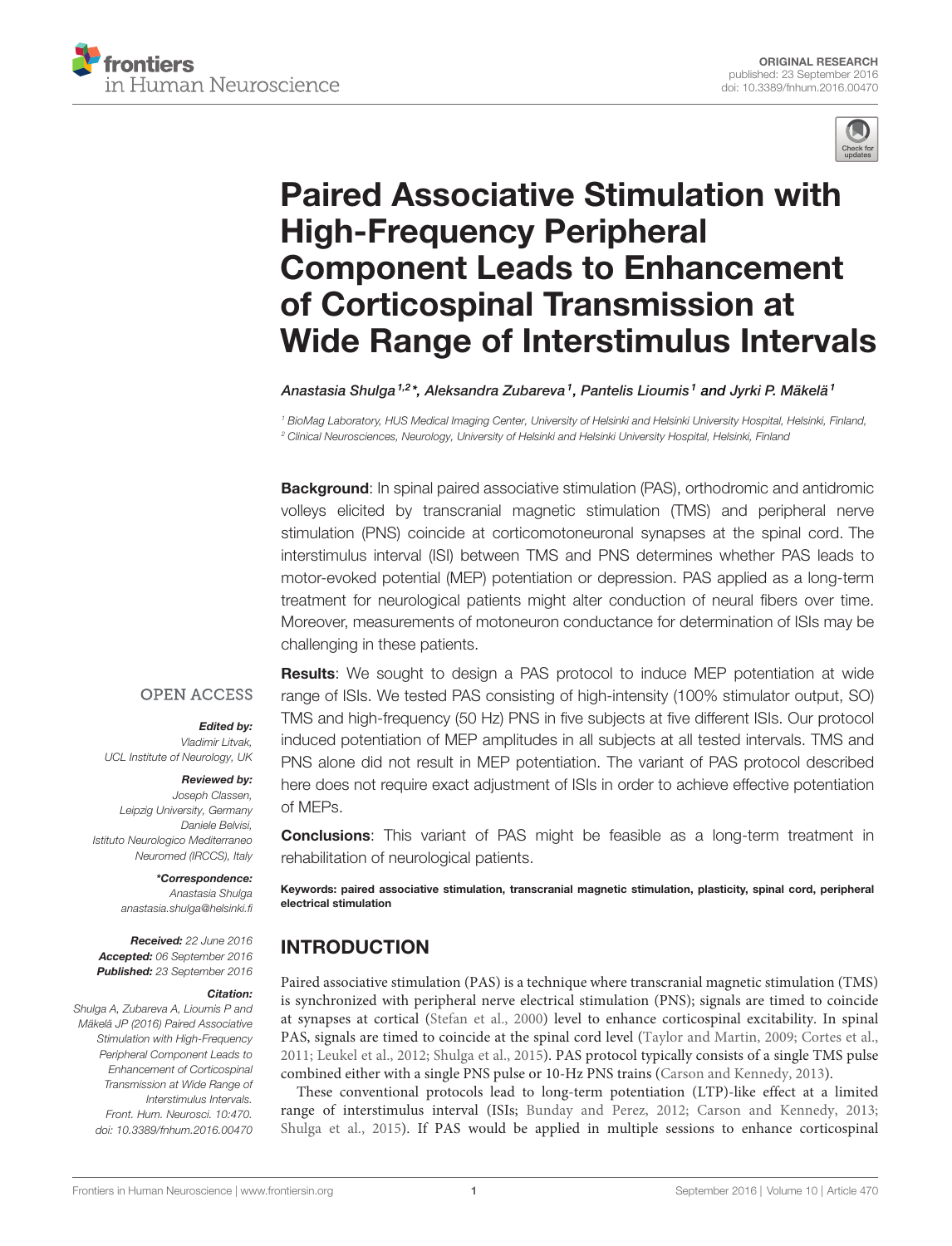connections as a tool for long-term rehabilitation, the initially calculated ISI would need to be adjusted constantly, as neuronal conductivity may change over time during recovery of the injury. Moreover, it is plausible that the remaining neural pathways in patients with neurological diseases have a wide range of conductivities as a result of partial injuries; precise measurements of conductivities in such patients can be challenging.

Whereas PAS protocols with single peripheral pulses are best suited for studying plasticity mechanisms, more clinically feasible types of PAS protocols are required for medical treatment development. Such protocol should reliably enhance corticospinal transmission at a wide range of ISIs. One possibility to design such protocol is to increase the number of interactions between pre- and postsynaptic volleys through the increase of volley number: when LTP-inducing and LTD-inducing timing interactions occur at the same time, LTP can override LTD [\(Sjöström et al.,](#page-5-7) [2001\)](#page-5-7). The increase in the number of orthodromic volleys can be achieved by increasing TMS intensity; high-intensity TMS pulses result in a high-frequency repetitive discharge of corticospinal neurons [\(Di Lazzaro et al.,](#page-5-8) [2008\)](#page-5-8). To increase the number of antidromic volleys, highfrequency trains of PNS can be used.

The potential of single-session spinal PAS as rehabilitation for spinal cord injury patients, and of multiple-session cortical PAS for stroke patients has been reported [\(Uy et al.,](#page-5-9) [2003;](#page-5-9) [Bunday and Perez,](#page-5-6) [2012\)](#page-5-6). We have recently published a case report of two incomplete spinal cord injury patients showing the positive long-term effect of multiple-session spinal PAS consisting of single high-intensity TMS pulses combined with 50 Hz PNS trains [\(Shulga et al.,](#page-5-10) [2016\)](#page-5-10). Here we characterize single-session PAS with these parameters in healthy subjects. We show that this PAS protocol reliably leads to potentiation of motor-evoked potential (MEP) amplitudes at a wide range of ISIs.

# MATERIALS AND METHODS

## Subjects

Five subjects (3 males; right-handed; age 30–60, mean age 40) participated in the study. Each subject participated in 10 experiments, conducted on different days. The study was conducted as a part of clinical trial approved by Helsinki University Central Hospital medical ethical committee; a written informed consent was obtained from each subject.

## Determination of Interstimulus Interval

We determined ISIs 0 ms (antidromic and orthodromic pulses arriving simultaneously at corticomotoneuronal synapses at the spinal cord level) between TMS pulse and the first pulse of the peripheral train with the formula F latency minus MEP latency, as described previously [\(Shulga et al.,](#page-5-4) [2015\)](#page-5-4). We used minimal F-latency (the shortest latency in a series of 10 measurements) at supramaximal stimulation (the stimulation intensity at which increasing the intensity does not further produce the increase in F wave amplitude) with 0.2 ms pulses. MEPs were elicited by TMS at 120% of resting motor threshold (RMT). RMT was determined as the minimum intensity required to produce a MEP over 50  $\mu$ V in over 50% times in a series of 10 pulses.

## Navigated Transcranial Magnetic **Stimulation**

TMS was given with eXimia magnetic stimulator (Nexstim Ltd, Helsinki, Finland). For stimulation during PAS session, TMS was given at 100% SO; for measurement of MEPs, TMS was given at 120% RMT (see above). We used figure-of eight coil; the outer diameter of the coil was 70 mm. The induced current was oriented perpendicular to the sulcus at the stimulation target at the beginning of the mapping. The optimal site for TMS was determined individually for each subject based on the mapping of the motor cortex: the spot and coil orientation most readily eliciting MEPs from abductor hallucis muscle was selected. The selected spots and coil orientation were registered in our MRI-guided navigation system (NBS navigation system, Nexstim Ltd, Helsinki, Finland). The navigation system ensured that the TMS stimulation target and coil orientation of the PAS protocol was the same as the stimulation site used for MEP measurements.

## Peripheral Electrical Stimulation

We delivered PNS using Dantec Keypoint<sup>®</sup> electroneuromyography device (Natus Medical Incorporated, Pleasanton, CA, USA). Peripheral electric stimulation was delivered as 50 Hz trains of 1-ms square wave pulses for 100 ms (= 6 pulses per train) to depolarize lower motor neurons' somata and dendrites by antidromic motor neuron volleys. The individual minimum intensity required to produce F-responses when measured with single 1-ms pulses was used for the 50-Hz trains.

Two subjects (2 and 3) perceived peripheral stimulation as unpleasant. Their skin was locally anesthetized prior to the experiments with 2.5% lidocaine/prilocaine ointment ( $\text{EMLA}^{\textcircled{e}}$ ). EMLA penetrates 3–5 mm into the skin [\(Gajraj et al.,](#page-5-11) [1994\)](#page-5-11) and thus does not affect the conductivity of the tibial nerve. Parameters used for each subject are presented in **[Table 1](#page-2-0)**.

## Paired Associative Stimulation

Both peripheral stimulation and TMS were triggered by Presentation<sup>®</sup> software (Neurobehavioral Systems Inc., Albany, NY, USA) to guarantee the adjusted ISIs. The peripheral electric stimulation train was delivered once every 5 s, each train synchronized with single-pulse TMS, for 20 min. All experiments were applied to left motor cortex/right tibial nerve.

During the stimulations (PAS or PNS only), subjects were instructed to mentally concentrate on the movement produced by electrical stimulation of the tibial nerve (toes flexion of the right leg), but not to attempt to move the leg or toes during the stimulation.

## Measurements of MEPs

Ten MEPs were measured at 120% RMT, as described above, immediately before and after the stimulation. For graphical presentation of the results (**[Figure 1](#page-2-1)**), the MEP traces were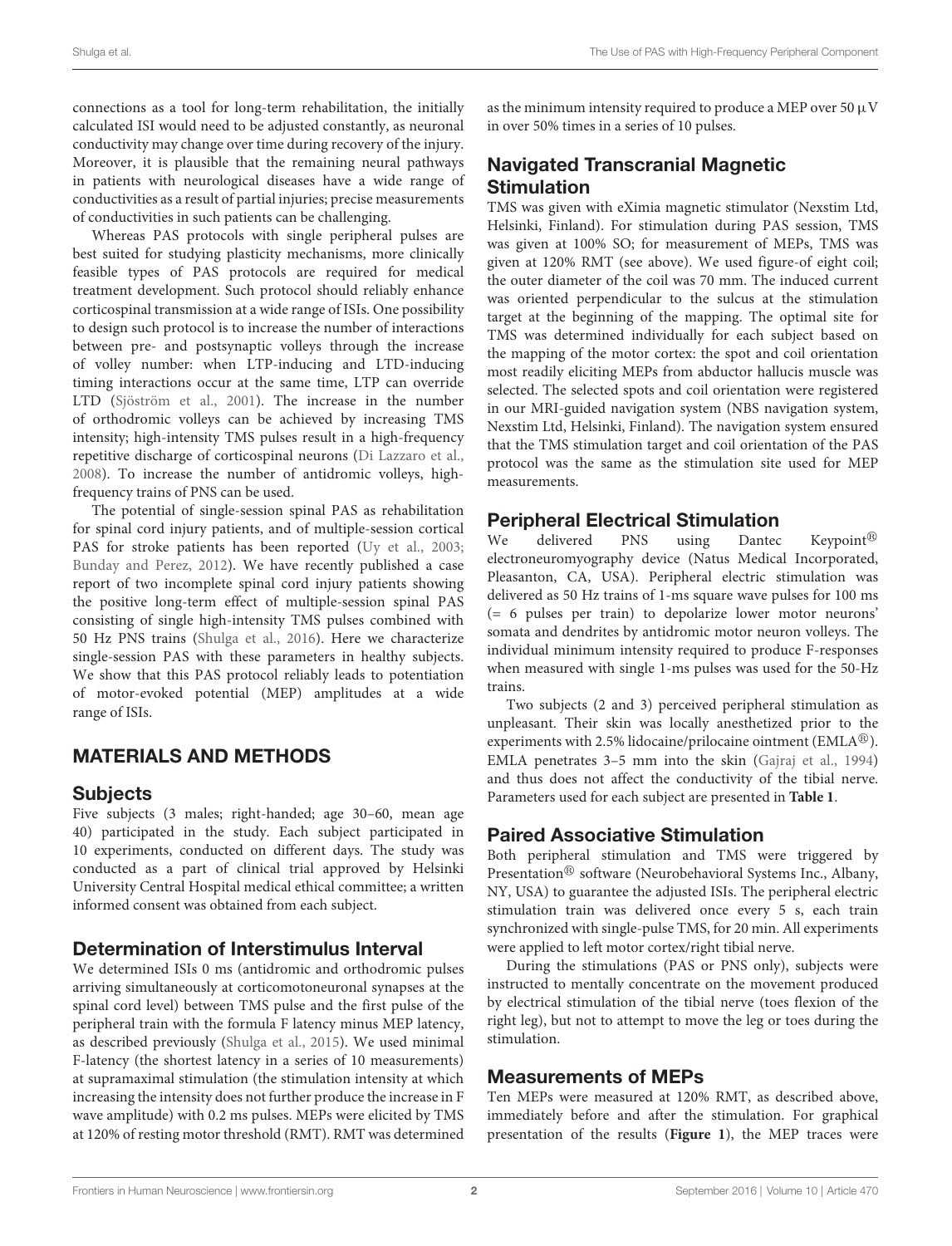

<span id="page-2-1"></span>FIGURE 1 | (A) An average of 10 motor-evoked potentials (MEPs) recorded in a representative subject (subject 2). Blue - pre-paired associative stimulation (PAS)/peripheral nerve stimulation (PNS), red—post-PAS/PNS. (B) Summary of the results.

averaged using MATLAB (MathWorks Ltd., Nattick, MA, USA) software.

#### **Statistics**

To compare the averages of MEP amplitudes pre-PAS vs. post-PAS, we used Wilcoxon signed ranks test. To investigate whether there is a difference between PAS groups with different ISIs, we used Kruskal-Wallis test. Statistical tests were done on IBM SPSS Statistics 22 Software. Data is presented as mean  $\pm$  standard error.

#### RESULTS

Each subject received PAS sessions at intervals  $0 \text{ ms}, \pm 5 \text{ ms}$  and  $\pm 10$  ms as well as 300 ms, one PNS only, and one TMS only session. The detailed results are presented in **[Table 2](#page-3-0)**.

After PAS with 0 ms ISI, MEP amplitudes increased to 166  $\pm$  31% ( $p = 0.043$  post vs. pre- PAS), whereas after PNS only, there was no change in MEP amplitudes (98  $\pm$  11% post vs. pre-PNS,  $p = 0.69$ ). TMS only did not induce MEP amplitude potentiation either (94  $\pm$  10% post vs. pre-TMS,  $p = 0.89$ ). MEP latencies did not change after PAS (post-PAS minus pre-PAS:  $0.1 \pm 0.4$  ms,  $p = 0.69$ ) and after TMS (post-TMS minus pre-TMS:  $0.88 \pm 0.82$  ms,  $p = 0.08$ ) and became slightly prolonged

after PNS (post-PNS minus pre-PNS:  $1.1 \pm 0.3$  ms,  $p = 0.043$ ). At 30 min and 60 min after PAS with 0 ms ISI, there was a trend towards higher MEP amplitudes (184  $\pm$  54%,  $p = 0.08$ , at 30 min and 139  $\pm$  31%,  $p = 0.08$ , at 60 min); the potentiation persisted at least for 60 min in four out of five subjects (see **[Table 2](#page-3-0)**).

PAS increased MEP amplitudes at all tested intervals: +5 ms  $(196 \pm 14\%, p = 0.043), -5$  ms  $(180 \pm 17\%, p = 0.043), +10$  ms  $(189 \pm 9\%, p = 0.043)$  and  $-10$  ms  $(195 \pm 23\%, p = 0.043)$ . The MEP latencies did not change (post-PAS minus pre-PAS, +5 ms ISI:  $0.6 \pm 0.5$ ,  $p = 0.18$ ; -5 ms ISI:  $-0.1 \pm 0.2$ ,  $p = 0.5$ ; +10 ms:  $-0.9 \pm 0.7$  ms,  $p = 0.23$ ;  $-10$  ms:  $-0.3 \pm 0.1$  ms,  $p = 0.08$ ). Although MEP amplitude increase at  $\pm 5$  ms and ±10 ms ISI was larger than at 0 ms ISI (**[Table 2](#page-3-0)**), amplitude increases did not differ significantly between the groups ( $p = 0.58$ ) by Kruskal-Wallis test). In order to test an interval where TMS and PNS-induced volleys are not timed to arrive simultaneously, we applied PAS at ISI 300 ms (that is, TMS coming 200 ms after the last PNS pulse); at this interval, there was no significant increase in MEP amplitudes (157  $\pm$  41%,  $p = 0.5$ ).

All experiments mentioned above were conducted in the presence of motor imagery (see ''Materials and Methods'' Section). We conducted a separate experiment without motor imagery at ISI 0 ms; PAS induced MEP potentiation also without motor imagery (198  $\pm$  28%,  $p = 0.043$ , **[Table 2](#page-3-0)**).

<span id="page-2-0"></span>

| TABLE 1   Settings used for each subject. |                         |                              |                                 |                          |                            |                  |                     |                     |                                 |                       |
|-------------------------------------------|-------------------------|------------------------------|---------------------------------|--------------------------|----------------------------|------------------|---------------------|---------------------|---------------------------------|-----------------------|
| <b>Subject</b>                            | <b>RMT</b><br>(% of SO) | <b>PNS intensity</b><br>(mA) | <b>EMLA</b>                     | <b>F</b> latency<br>(ms) | <b>MEP latency</b><br>(ms) | ISI 0 ms<br>(ms) | $ISI - 5ms$<br>(ms) | $ISI + 5ms$<br>(ms) | $ISI - 10$ ms<br>(ms)           | $ISI + 10$ ms<br>(ms) |
|                                           | 83                      |                              |                                 | 50                       | 42                         | 8                |                     | 13                  | $-2$                            | 18                    |
| $\mathbf{2}$                              | 52                      | 5                            | $^{+}$                          | 48                       | 43                         | b                |                     | 10                  | $-5$                            | 15                    |
| з                                         | 64                      | 9                            |                                 | 58                       | 48                         | 10               | -5                  | 15                  |                                 | 20                    |
| 4                                         | 61                      | 20                           |                                 | 50                       | 48                         | 2                | $-3$                |                     | $-8$                            | 12                    |
| 5                                         | 61                      | 6                            | $\hspace{0.1in} \hspace{0.1in}$ | 52                       | 43                         |                  | 4                   | 14                  | $\hspace{0.1mm}-\hspace{0.1mm}$ | 19                    |

SO—stimulator output, Positive ISI—PNS precedes TMS, negative ISI—TMS precedes PNS.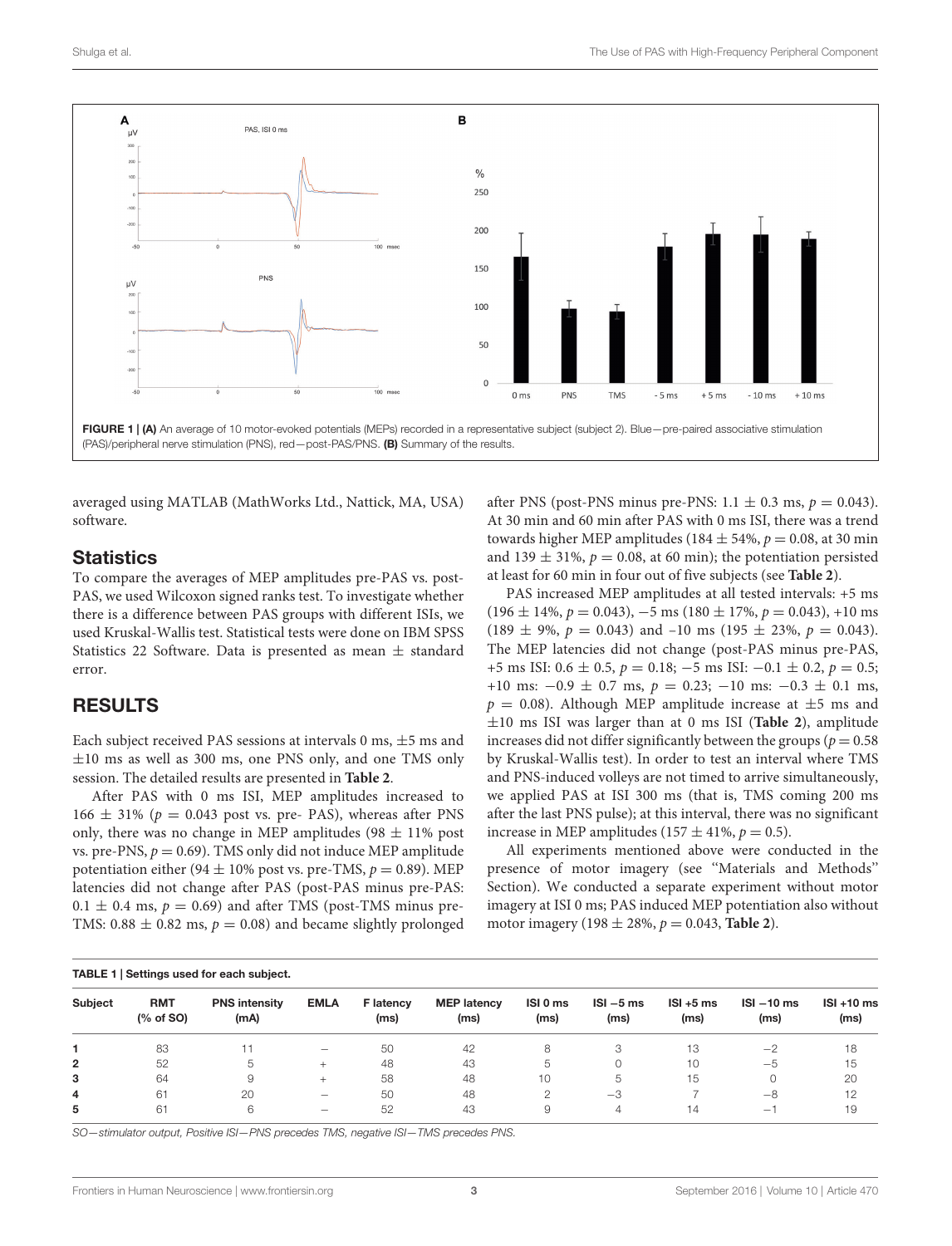#### <span id="page-3-0"></span>TABLE 2 | Detailed results shown separately for each subject.

| Subject<br>pre<br>281<br>1<br>2<br>369<br>3<br>161<br>659 | post<br>804<br>582<br>210<br>931 | PAS, ISI 0 ms<br>286<br>158<br>130 | pre<br>254<br>211 | post<br>PNS only<br>287         |                |  |  |
|-----------------------------------------------------------|----------------------------------|------------------------------------|-------------------|---------------------------------|----------------|--|--|
|                                                           |                                  |                                    |                   |                                 |                |  |  |
|                                                           |                                  |                                    |                   |                                 |                |  |  |
|                                                           |                                  |                                    |                   |                                 | 113            |  |  |
|                                                           |                                  |                                    |                   | 141                             | 67             |  |  |
|                                                           |                                  |                                    | 85                | 68                              | 80             |  |  |
| 4                                                         |                                  | 141                                | 665               | 840                             | 126            |  |  |
| 5<br>900                                                  | 1032                             | 115                                | 700               | 710                             | 102            |  |  |
| Average                                                   |                                  | $166 \pm 31\%$                     |                   |                                 | $98 \pm 11\%$  |  |  |
|                                                           |                                  | PAS, ISI +5 ms                     |                   | PAS, $ISI - 5$ ms               |                |  |  |
| 257<br>1                                                  | 603                              | 235                                | 540               | 970                             | 180            |  |  |
| $\overline{c}$<br>277                                     | 587                              | 211                                | 360               | 640                             | 178            |  |  |
| 3<br>102                                                  | 192                              | 189                                | 91                | 121                             | 134            |  |  |
| 864<br>4                                                  | 1279                             | 148                                | 681               | 1111                            | 163            |  |  |
| 5<br>952                                                  | 1869                             | 196                                | 370               | 888                             | 240            |  |  |
| Average                                                   |                                  | $196 \pm 14\%$                     |                   |                                 | $179 \pm 17\%$ |  |  |
|                                                           |                                  | PAS, ISI +10 ms                    |                   | PAS, $ISI - 10$ ms              |                |  |  |
| 471<br>1                                                  | 886                              | 188                                | 337               | 740                             | 220            |  |  |
| $\overline{c}$<br>433                                     | 883                              | 204                                | 117               | 261                             | 222            |  |  |
| 3<br>140                                                  | 295                              | 211                                | 75                | 188                             | 251            |  |  |
| $\overline{4}$<br>959                                     | 1504                             | 157                                | 899               | 1121                            | 125            |  |  |
| 5<br>394                                                  | 734                              | 186                                | 447               | 703                             | 157            |  |  |
| Average                                                   |                                  | $189 \pm 9\%$                      |                   |                                 | $195 \pm 23\%$ |  |  |
|                                                           |                                  | <b>TMS only</b>                    |                   | PAS, ISI 0 ms, no motor imagery |                |  |  |
| 248<br>1                                                  | 238                              | 96                                 | 247               | 371                             | 151            |  |  |
| 2<br>275                                                  | 294                              | 107                                | 302               | 666                             | 220            |  |  |
| 75<br>3                                                   | 69                               | 91                                 | 64                | 178                             | 277            |  |  |
| 319<br>$\overline{4}$                                     | 193                              | 60                                 | 614               | 743                             | 121            |  |  |
| 5<br>498                                                  | 578                              | 116                                | 648               | 1455                            | 224            |  |  |
| Average                                                   |                                  | $94 \pm 10\%$                      |                   |                                 | $199 \pm 28%$  |  |  |

|  | PAS, ISI 0 ms, 30 min and 60 min follow-up |  |
|--|--------------------------------------------|--|

|                | MEP amplitude, $\mu$ v |      |        |        | % of pre-PAS   |                |                |
|----------------|------------------------|------|--------|--------|----------------|----------------|----------------|
| Subject        | pre                    | post | 30 min | 60 min | post           | 30 min         | 60 min         |
|                | 281                    | 804  | 1102   | 725    | 286            | 393            | 258            |
| 2              | 369                    | 582  | 588    | 455    | 158            | 159            | 123            |
| 3              | 67                     | 216  | 61     | 53     | 325            | 91             | 80             |
| $\overline{4}$ | 695                    | 972  | 793    | 790    | 140            | 114            | 114            |
| 5              | 627                    | 1062 | 1026   | 767    | 170            | 164            | 122            |
| Average        |                        |      |        |        | $216 \pm 42\%$ | $184 \pm 54\%$ | $139 \pm 31\%$ |

|                | <b>PAS, ISI 300 ms</b> |            |             |  |  |  |
|----------------|------------------------|------------|-------------|--|--|--|
|                | MEP amplitude, $\mu$ v | % post/pre |             |  |  |  |
| Subject        | pre                    | post       |             |  |  |  |
| 1              | 271                    | 298        | 110         |  |  |  |
| 2              | 322                    | 246        | 76          |  |  |  |
| 3              | 94                     | 263        | 280         |  |  |  |
| $\overline{4}$ | 1050                   | 932        | 88          |  |  |  |
| 5              | 258                    | 595        | 230         |  |  |  |
| Average        |                        |            | $157 + 41%$ |  |  |  |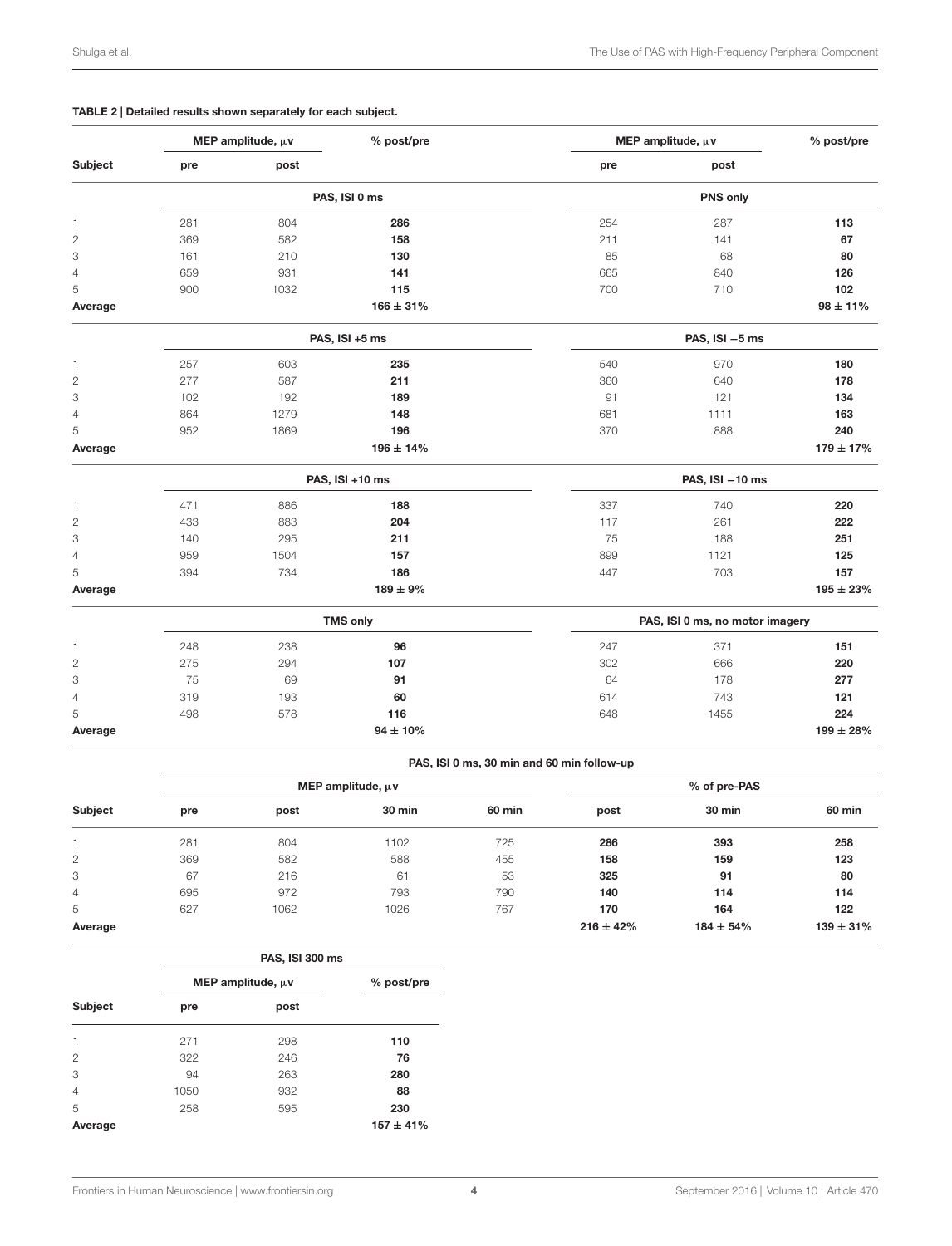# **DISCUSSION**

Our PAS protocol reliably induced MEP potentiation at a wide range of ISIs in a robust way in healthy subjects, and might thus be more suitable for clinical use than conventional PAS protocols. The conventional PAS protocol has a single-pulse TMS and PNS; its properties have been investigated in detail [\(Carson and Kennedy,](#page-5-5) [2013\)](#page-5-5). In this work, we wanted to present a new variant of PAS protocol. We have previously examined the properties of another variant of conventional PAS which utilized 10 Hz PNS [\(Shulga et al.,](#page-5-4) [2015\)](#page-5-4) with the same equipment and ISI determination as presented here; this protocol did not induce MEP potentiation at  $\pm 10$  ms ISI. TMS pulses were given at maximum intensity to ensure multiple collisions of pre- and postsynaptic pulses at the spinal cord level. In neurological patients, upper motor neurons might be less excitable than in healthy subjects, and high-intensity TMS would ensure their excitation.

For PNS, we used high-frequency peripheral pulses at minimal intensity required to elicit F-response to ensure the activation of the motor neurons. We have previously reported the use of otherwise identical protocol in one healthy subject at intensity higher than minimal intensity for F-response (15 mA); this has led to MEP potentiation observable at 1 h, but not immediately after PAS [\(Shulga et al.,](#page-5-10) [2016\)](#page-5-10). Lowering the intensity in the same subject to 11 mA (subject 1 in this study) has led to observable MEP potentiation immediately after the protocol. It is probable that both intensities enhance corticospinal transmission immediately, but higher intensity leads to exhaustion of the muscle which covers the effect.

The ensuing peripheral stimulation was unpleasant for some subjects. The use of EMLA ointment reduced these unpleasant sensations. Gradual adaptation to the peripheral stimulation during subsequent sessions was also reported. In neurological patients, peripheral nerves can be less excitable than in healthy subjects, and even higher stimulation intensities might be required. The possibility to use EMLA as well as the adaptation to the unpleasant properties of the PNS during the sessions should be kept in mind when designing PAS protocols for these patients.

The use of TMS or PNS alone did not lead to potentiation of MEP amplitudes. The control experiment where we applied TMS 300 ms after first PNS pulse (that is, 200 ms after the last PNS pulse) resulted at a group level in MEP potentiation within the same range as other tested intervals. The result was, however, highly variable between the subjects as both decreases and increases of MEPs were observed, and not significant (see **[Table 2](#page-3-0)**). It is plausible that depolarization of lower motor neurons induced by PNS has different duration in different subjects. When TMS and PNS are timed to coincide closely on spinal cord, and possibly also cortical, level, there is a stable MEP amplitude increase in all subjects. However, when PNS and TMS pulses are as far as 200 ms apart, there is an interaction between antidromic and orthodromic depolarization only in part of the subjects.

The use of high-frequency PNS naturally hampers the interpretation of the neural level of the physiological effects, as the relation between the TMS- and PNS-induced activations gets more complicated. In the protocol presented here, the arrival timing between the pre-and postsynaptic volleys at the spinal cord level is way much closer than possible interactions occurring at the cortical level; it is thus plausible that observed MEP potentiation originates mainly from induction of plasticity at corticomotoneuronal synapses of the spinal cord. However, it is plausible that also somatosensory afferents are activated, and interactions occur at multiple levels. Further research is needed to elucidate the mechanism of MEP amplitude potentiation by the protocol presented here more precisely.

We conducted all experiments in the presence of motor imagery, since we used this method on our spinal cord injury patients [\(Shulga et al.,](#page-5-10) [2016\)](#page-5-10). Control experiment without motor imagery revealed that it is not required for MEP amplitude potentiation in healthy subjects at 0 ms ISI. However, this observation should be interpreted with caution when designing the protocols for neurological patients: in these patients, RMTs can be much higher than in healthy subjects, and lowering RMT through motor imagery might be helpful to achieve the desired effect of PAS.

Spike-time dependent plasticity (STDP) is dependent on numerous factors: the firing rate, the number of coactive synaptic inputs, the postsynaptic voltage and the timing of the inputs, among others [\(Feldman,](#page-5-12) [2012\)](#page-5-12). Importantly for this protocol, it has been shown in vitro that spike-timing relationships causing LTP can ''win'' out over those favoring LTD when multiple interactions occur at the same time [\(Sjöström et al.,](#page-5-7) [2001\)](#page-5-7).

# **CONCLUSION**

Our aim was to develop and test tools for patient rehabilitation, and the observed increase of efficacy of the motor activation by the PAS is promising in this respect. The results support the usefulness of the stimulation parameters selected for our proof of concept—study of PAS used in rehabilitation of two patients with spinal cord injuries [\(Shulga et al.,](#page-5-10) [2016\)](#page-5-10).

# AUTHOR CONTRIBUTIONS

AS, AZ, PL and JPM: conception and design of the work, acquisition, analysis, and interpretation of data for the work, drafting the work and revising it critically for important intellectual content, final approval of the version to be published, agreement to be accountable for all aspects of the work.

# FUNDING

This study was supported in part by research grants from the Faculty of Medicine, University of Helsinki, Emil Aaltonen Foundation and Finnish Cultural Foundation.

# ACKNOWLEDGMENTS

We thank our subjects for participation in the study, and Victor Pavlushkov for the help with MATLAB.